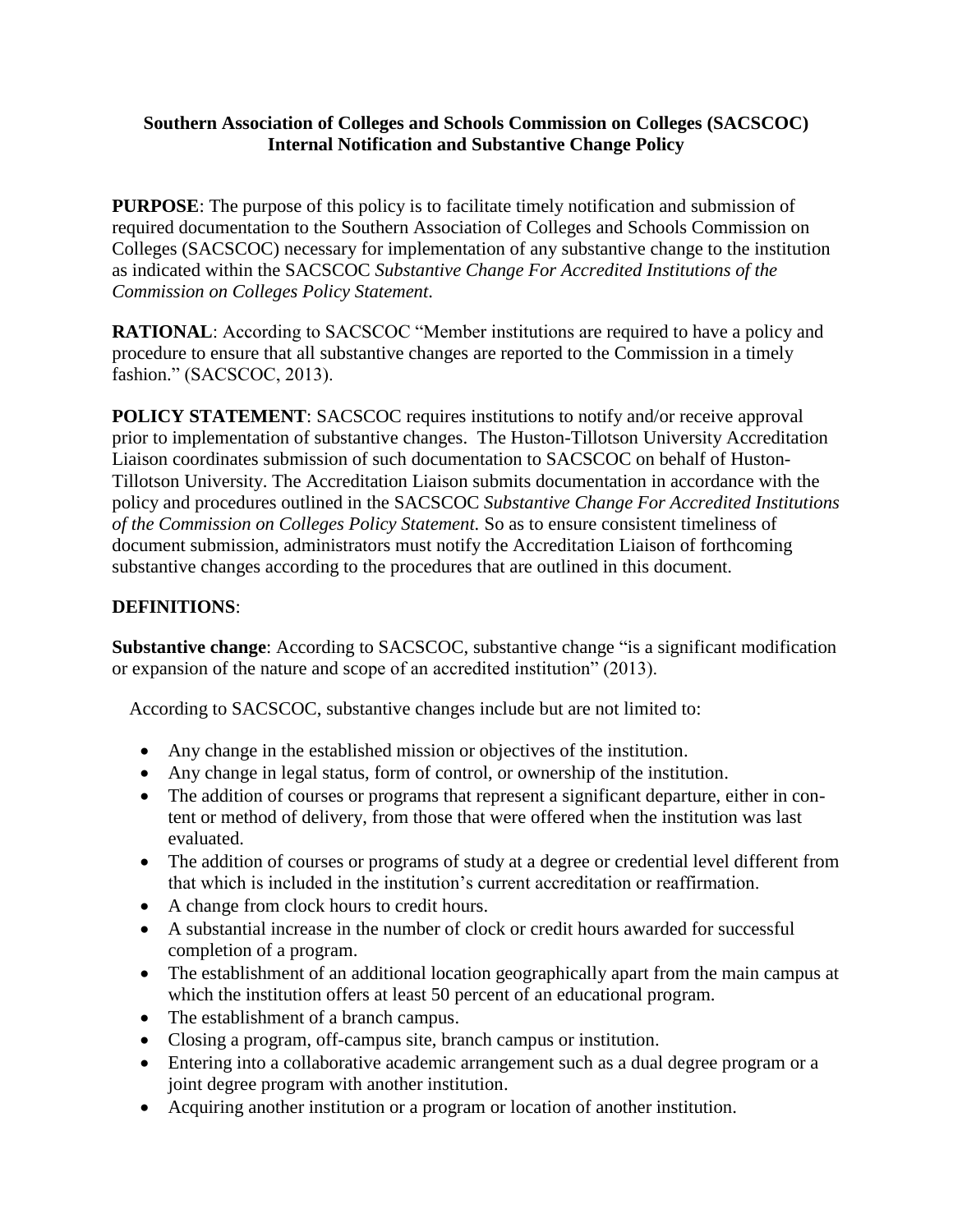- Adding a permanent location at a site where the institution is conducting a teach-out program for a closed institution.
- Entering into a contract by which an entity not eligible for Title IV funding offers 25% or more of one or more of the accredited institution's programs.

For additional definitions, please see the *Glossary Terms* section of the most updated SACSCOC *Substantive Change For Accredited Institutions of the Commission on Colleges Policy Statement.*

# **POLICY PROCEDURE:**

SACSCOC requires institutions to report substantive changes in various ways. Reporting formats include but are not limited to: a notification letter, modified prospectus, prospectus, application for level-change and other report types explicitly requested by the Commission. The Accreditation Liaison is responsible for submitting required document to SACSCOC. In order to submit a substantive change, administrators must first complete the Huston-Tillotson University Internal Substantive Change form within the timeframe indicated by the below substantive change internal processing categories.

Administrators can use the SACSCOC *Substantive Change For Accredited Institutions of the Commission on Colleges Policy Statement* as a guide to determine what substantive change procedure is appropriate. However, administrators should confirm with the Accreditation Liaison before a specific procedure is pursued.

Administrators should contact the Accreditation Liaison immediately should they have questions regarding whether a proposed change qualifies as a substantive change and requires notification to and/or approval from SACSCOC. Should a potential substantive change not be indicated within the SACSCOC *Substantive Change For Accredited Institutions of the Commission on Colleges Policy Statement,* the administrator should contact the Accreditation Liaison who will confer with the SACSCOC staff.

### **Substantive Change Internal Processing Categories:**

**(1) Substantive changes that require only notification to SACSCOC**: University administrators must formally notify the internal accreditation liaison a minimum of four months prior to intended implementation of substantive changes that require only a notification letter to SACSCOC. Substantive changes cannot be implemented until the institution receives acceptance from SACSCOC of the notification letter.

**(2) Substantive changes that require approval from SACSCOC:** University administrators must formally notify the accreditation liaison a minimum of 9 months prior to intended implementation of substantive changes requiring SACSCOC approval. Substantive changes cannot be implemented until the institution receives approval from SACSCOC for the proposed substantive change. Such substantive changes will likely require a modified prospectus or a prospectus and may also included other requested documentation.

### **(3) Substantive changes that require approval and onsite review from SACSCOC**:

Substantive changes that require a lengthier review process, such as a level-change, will require